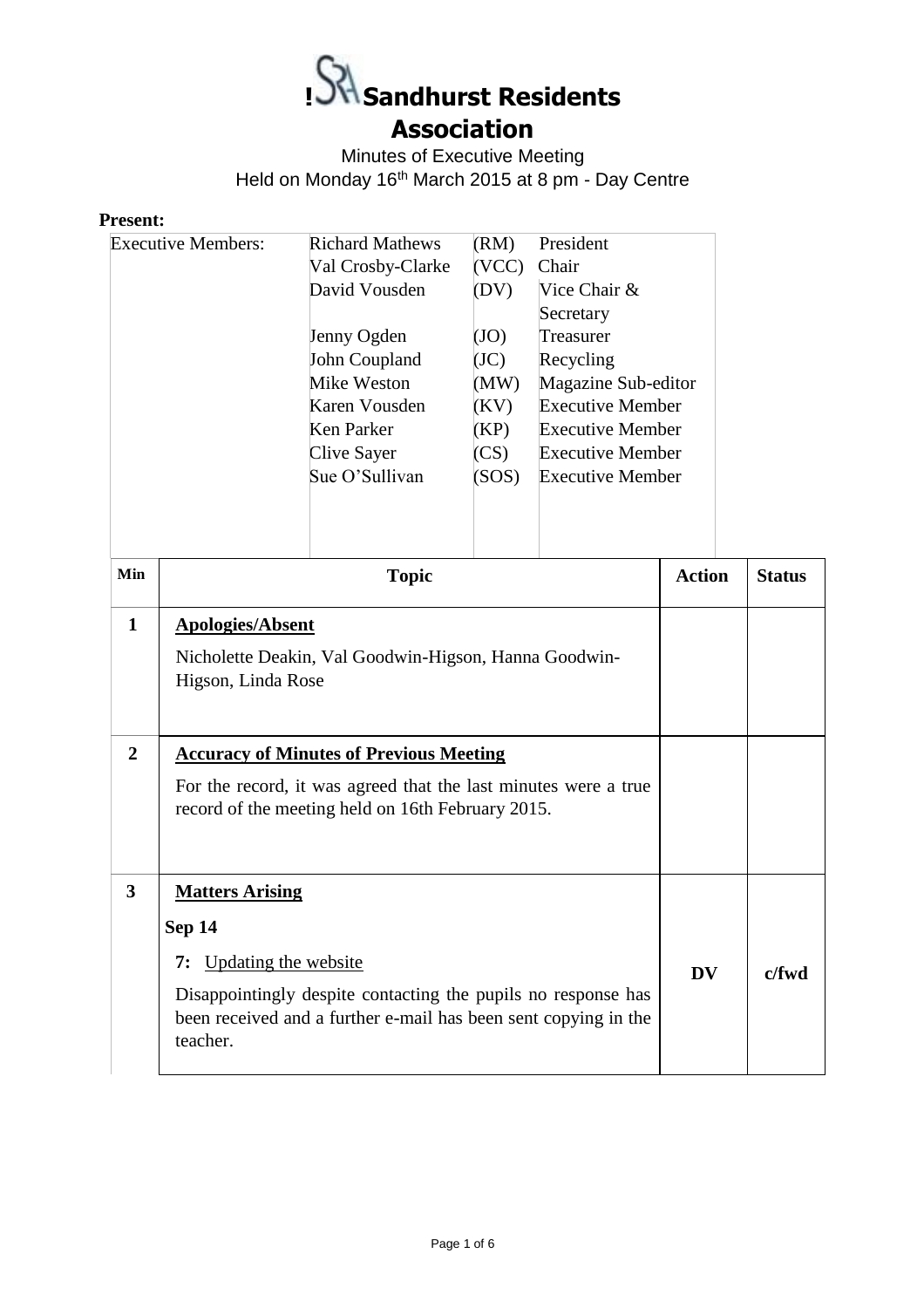

Minutes of Executive Meeting

Held on Monday 16th March 2015 at 8 pm - Day Centre

|     | 11a: Container in Garden on Crowthorne Road.<br>Apparently the reason for the lack of requirement for planning<br>permission for the container is because it is not a permanent<br>fixture. Given that it is on a concrete base this is a debatable<br>conclusion.                                                                                                  | <b>SOS</b>    | c/fwd         |
|-----|---------------------------------------------------------------------------------------------------------------------------------------------------------------------------------------------------------------------------------------------------------------------------------------------------------------------------------------------------------------------|---------------|---------------|
| Min | <b>Topic</b>                                                                                                                                                                                                                                                                                                                                                        | <b>Action</b> | <b>Status</b> |
|     | <b>Oct 14</b><br>11a Boots Pharmacy<br>The reason that the store manager was not able to attend our last<br>meeting was because two senior Boots managers had arranged a<br>meeting with the Patient Focus Group on the same day. DV<br>would endeavour to obtain a copy of the minutes of this meeting<br>for circulation.<br><b>Jan 15</b><br>4a Insurance Policy | <b>DV</b>     | $c$ /fwd      |
|     | The existing policy has been renewed as there were difficulties<br>with new insurers who had concerns about our un-moderated<br>forum on the website. Given that we now have 12 months before<br>the next renewal we have more time to explore alternative<br>policies.                                                                                             | <b>DV</b>     | $c$ /fwd      |
|     | Feb 15<br>11a The Tree Preservation Officer has advised LR that the<br>recently felled tree by the library in The Broadway was diseased<br>with fungus. They aim to replace it but it is unlikely to be this<br>season.                                                                                                                                             |               | <b>Closed</b> |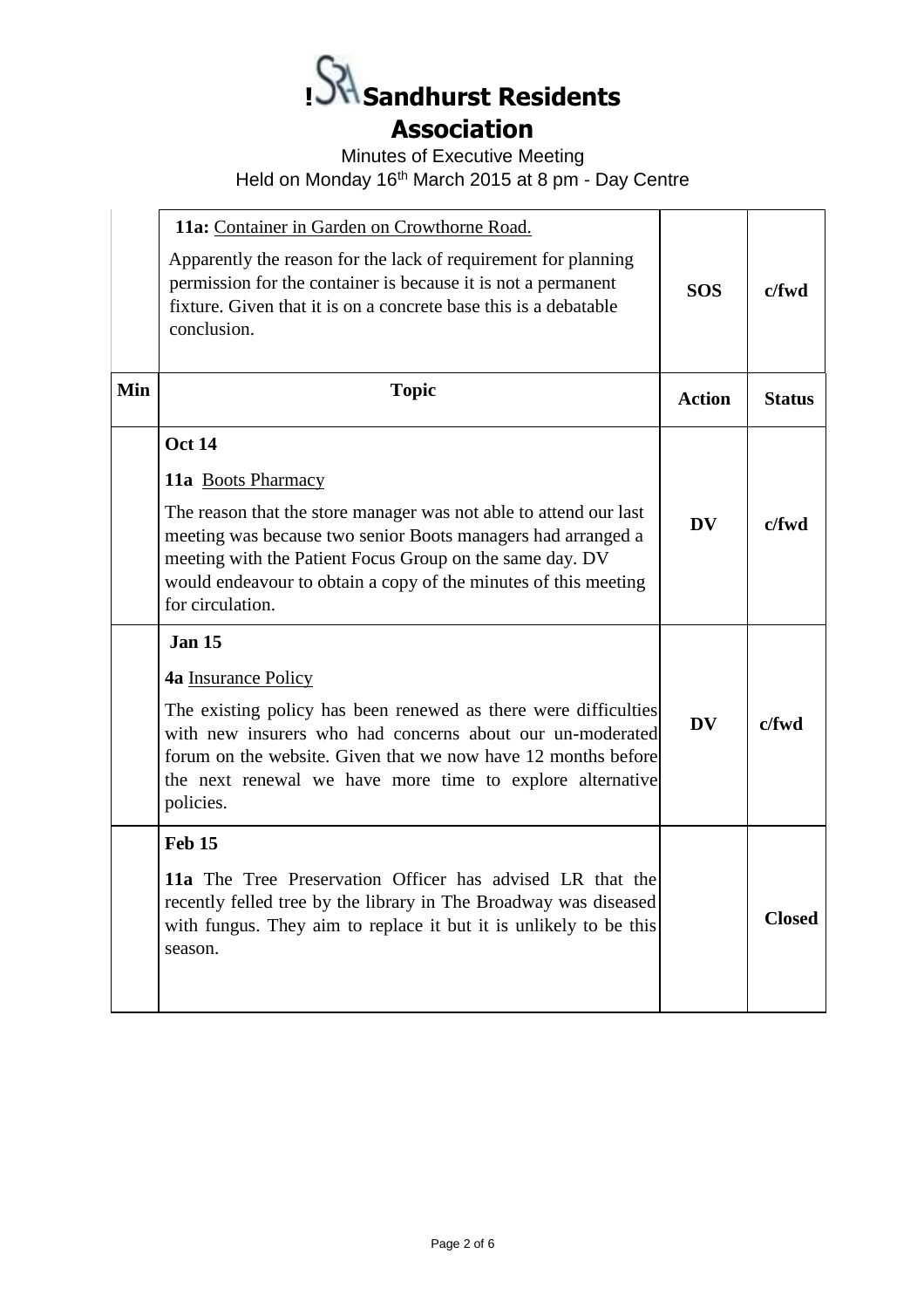**! Sandhurst Residents Association** 

Minutes of Executive Meeting Held on Monday 16th March 2015 at 8 pm - Day Centre

| <b>10a</b> H4 Designations                                                                                                                                                                                                                                                                                                                                                 |            |  |
|----------------------------------------------------------------------------------------------------------------------------------------------------------------------------------------------------------------------------------------------------------------------------------------------------------------------------------------------------------------------------|------------|--|
| DV had circulated details of the H4 designated areas. The<br>LLERA and a number of residents had written to complain about<br>4 Greenways because despite the enforcement officer being<br>informed about non-compliance of the developer with the<br>planning consent conditions nothing was being enforced.                                                              | <b>SOS</b> |  |
| It was agreed that DV should write to the head of BFC's planning<br>office to establish their protocol for ensuring constructions were<br>undertaken in accordance with the approved planning permission.<br>The letter would also seek to clarify the approved size of<br>advertising boards given that there has been a number appearing<br>on various fences and walls. | DV         |  |
|                                                                                                                                                                                                                                                                                                                                                                            |            |  |

| Min                     | <b>Topic</b>                                                                                                                                                                                                | <b>Action</b> | <b>Status</b> |
|-------------------------|-------------------------------------------------------------------------------------------------------------------------------------------------------------------------------------------------------------|---------------|---------------|
| $\overline{\mathbf{4}}$ |                                                                                                                                                                                                             |               |               |
|                         | <b>Treasurer's Report</b>                                                                                                                                                                                   |               |               |
|                         | Figures as at end of February 2015                                                                                                                                                                          |               |               |
|                         | <b>Current Account</b><br>2,340.86                                                                                                                                                                          |               |               |
|                         | 28,382.23<br><b>Reserve Account</b>                                                                                                                                                                         |               |               |
|                         | <b>Total</b><br>£30,723.09                                                                                                                                                                                  |               |               |
|                         | All magazine costs have been settled subsequently.                                                                                                                                                          |               |               |
| 5                       | <b>Donations</b>                                                                                                                                                                                            |               |               |
|                         | DV requested consideration for a £60 donation for the Day<br>Centre with which they can replace their existing Fax machine.<br>This was approved: proposed by Karen Vousden and seconded<br>by Clive Sayer. |               |               |
| 6                       | <b>Magazine</b>                                                                                                                                                                                             |               |               |
|                         | As last month there were more submitted articles than there<br>was room these will be included in the next magazine.                                                                                        |               |               |
|                         | The committee commented on yet another excellent magazine<br>and wished to express their appreciation to MW and ND                                                                                          |               |               |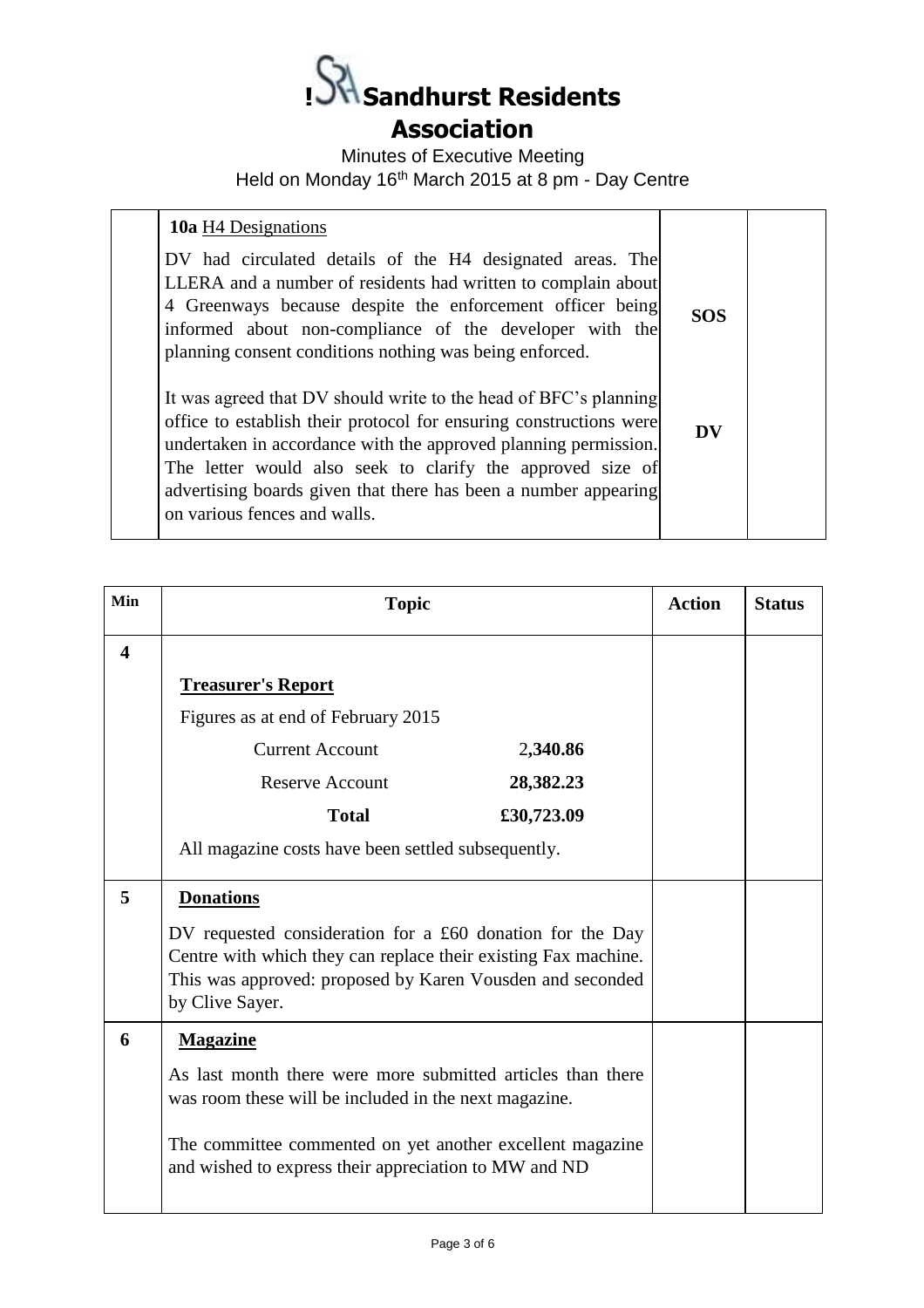

Minutes of Executive Meeting

Held on Monday 16th March 2015 at 8 pm - Day Centre

|     | The Sandhurst Museum Trust has spoken to JO on the subject<br>of old SRA magazines as they had copies of all the later years<br>but were missing earlier editions. JO has a number of these and<br>it was agreed that JO should give them to the Trust to ensure a<br>complete record.                                                                                            | <b>JO</b>     |               |
|-----|-----------------------------------------------------------------------------------------------------------------------------------------------------------------------------------------------------------------------------------------------------------------------------------------------------------------------------------------------------------------------------------|---------------|---------------|
|     | A local resident is undertaking an exercise for his Master's<br>degree on the connection between the Police Point and local<br>residents and had approached MW for old articles on this<br>subject. It was agreed that given the ownership of such articles<br>probably remained with Thames Valley Police we should seek<br>approval from TVP before passing on the information. | <b>MW</b>     |               |
| 7   | Website                                                                                                                                                                                                                                                                                                                                                                           |               |               |
|     | Nothing to report                                                                                                                                                                                                                                                                                                                                                                 |               |               |
| Min | <b>Topic</b>                                                                                                                                                                                                                                                                                                                                                                      | <b>Action</b> | <b>Status</b> |
| 8   | <b>Recycling</b><br>Small electrical items can be recycled on 28 <sup>th</sup> March 2015 at<br>the following venues:<br>10.00 - 12.00 hrs Bracknell Leisure Centre<br>13.00 - 15.00 hrs Sandhurst Sports Centre<br>500 reward points will be awarded but you must take your e+<br>card with you.                                                                                 |               |               |
| 9   | <b>Projects</b>                                                                                                                                                                                                                                                                                                                                                                   |               |               |
|     | Nothing to report                                                                                                                                                                                                                                                                                                                                                                 |               |               |
| 10  | <b>Planning Applications</b><br>A list of planning applications decided in February 2015 for<br>all wards in Sandhurst Town Council was circulated.                                                                                                                                                                                                                               |               |               |
| 11  | AOB<br><b>a</b> The path on the East side of Shepherds Meadow is flooding<br>and need reparation work. SOS would provide contact at BFC<br>for CS and suggestion was that as there was uncertainty about<br>who would be responsible it was suggested that Sandhurst<br>Town Council and Blackwater Valley Trust be copied in.                                                    | $\mathbf{CS}$ |               |